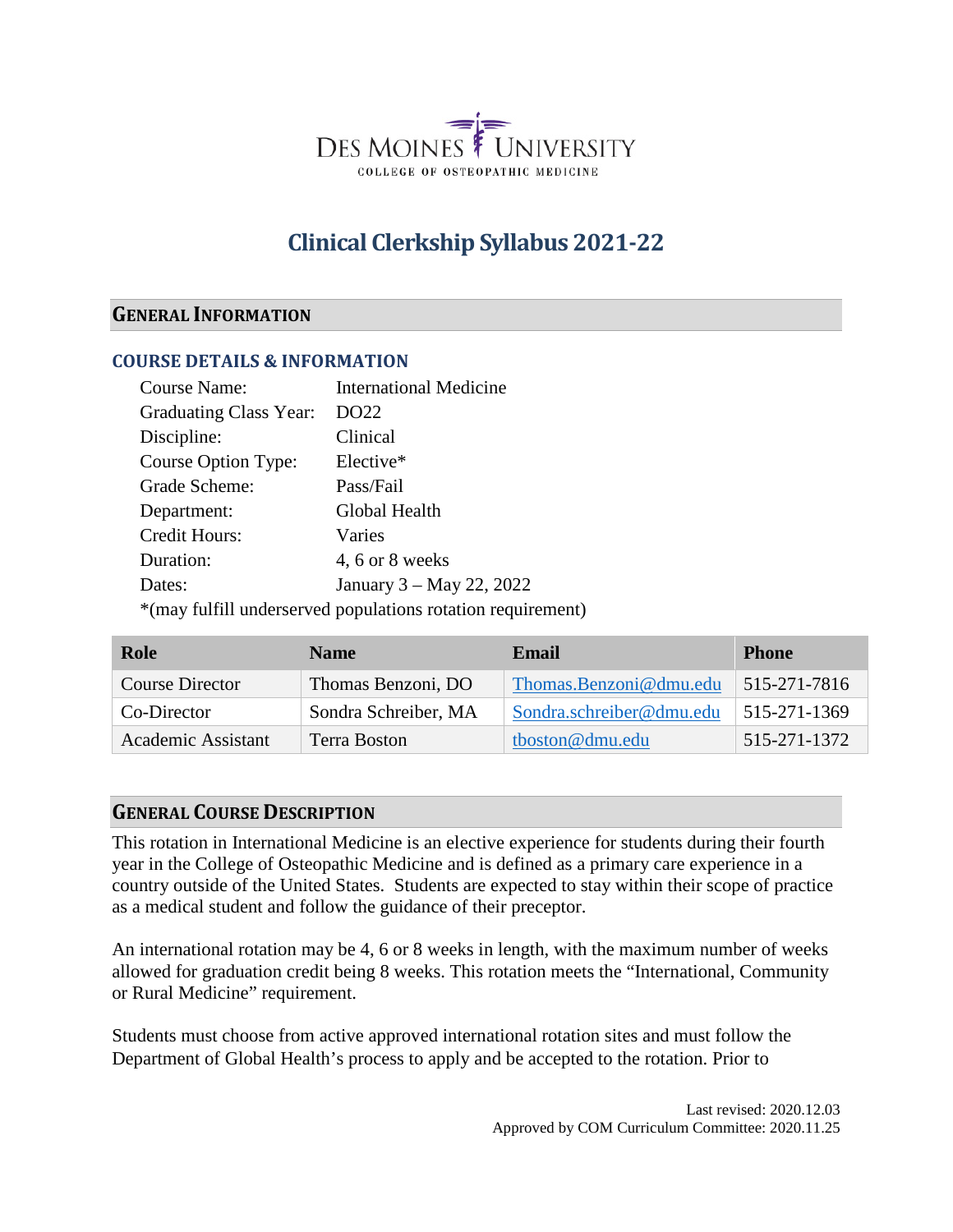departure, all students participating in an International Rotation must complete the Global Health International Rotation Pre-Departure requirements.

A grade for the rotation will not be given or posted to the student transcript until all post rotation paperwork and requirements are completed and approved by the rotation director or his designate.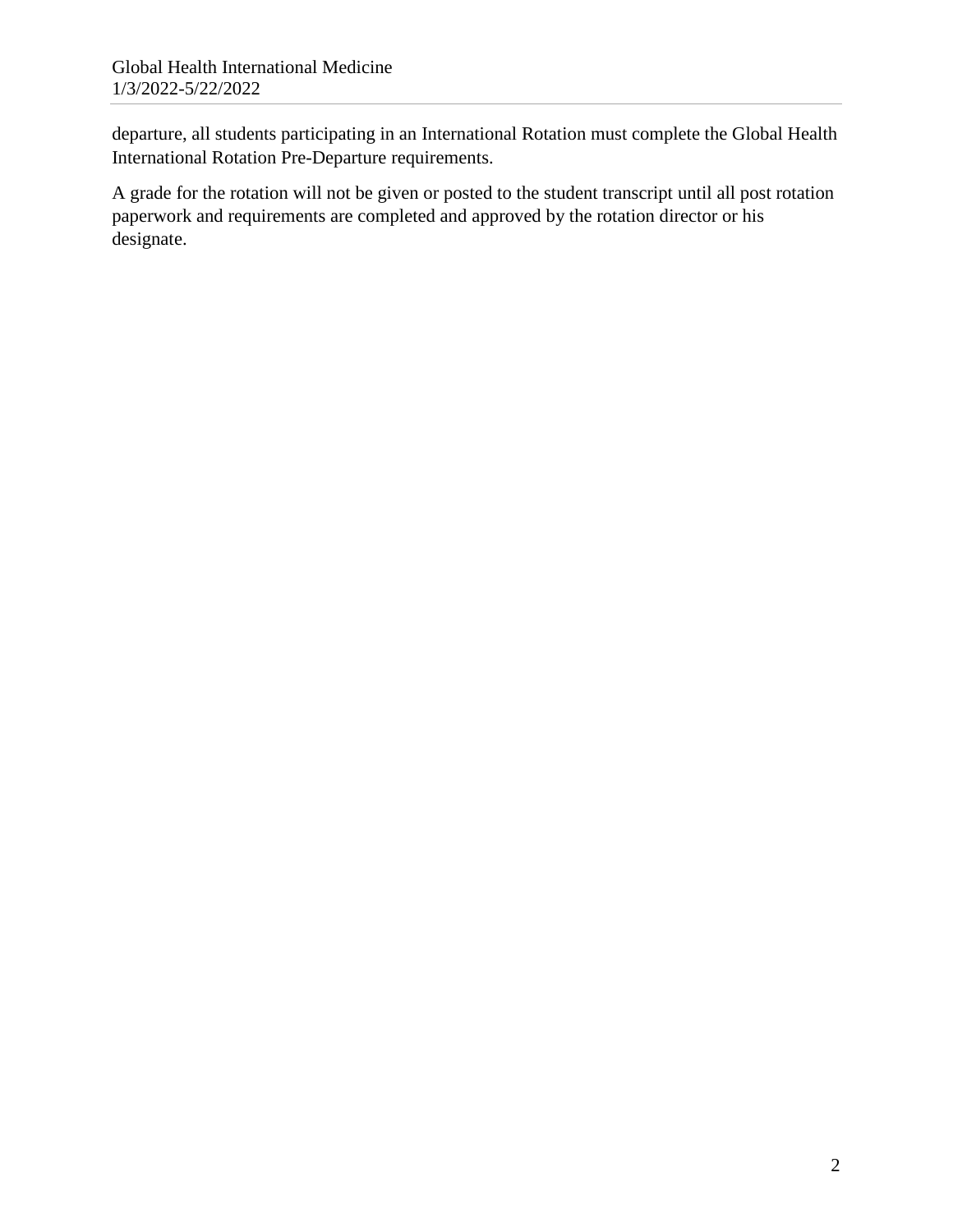# **AOA COMPETENCIES AND COURSE SCHEDULE**

The table below defines each of the seven competency domains set forth by the AOA.

| <b>AOA Core Competencies</b><br><https: core-competencies="" corecompetencyreport2012.pdf?sfvrsn="4" default-source="" docs="" www.aacom.org=""></https:> |                                                                                                                                                                                                                                                                                                                                                     |  |  |
|-----------------------------------------------------------------------------------------------------------------------------------------------------------|-----------------------------------------------------------------------------------------------------------------------------------------------------------------------------------------------------------------------------------------------------------------------------------------------------------------------------------------------------|--|--|
| I. Osteopathic Principles and<br>Practices                                                                                                                | Students will provide osteopathic care to patients that supports the promotion of health and delivery of<br>compassionate, appropriate, and effective treatment of disease based on patient information and<br>preferences, evidence-based medicine, and clinical judgment.                                                                         |  |  |
| II. Medical Knowledge                                                                                                                                     | Students will demonstrate knowledge of established and evolving biomedical, clinical, epidemiological,<br>and psychosocial/behavioral concepts and their application to patient-centered care.                                                                                                                                                      |  |  |
| III. Patient Care                                                                                                                                         | Students will demonstrate best practices in the delivery of patient-centered care with respect to data<br>gathering and documentation, determination of differential diagnoses and treatment planning,<br>implementation of clinical procedures, and the provision of clinical services consistent with health<br>promotion and disease prevention. |  |  |
| IV. Interpersonal and<br><b>Communication Skills</b>                                                                                                      | Students will demonstrate effective listening, speaking, writing, and nonverbal communication skills<br>with patients or other members of the health care and academic environment.                                                                                                                                                                 |  |  |
| V. Professionalism                                                                                                                                        | Students will conduct themselves with poise, courtesy, honesty and responsibility when dealing with<br>patients or other members of the health care and academic environment. Students will engage in self-care<br>and regulation in order to maintain a productive career in medicine.                                                             |  |  |
| VI. Practice-Based Learning<br>and Improvement                                                                                                            | Students will appraise, assimilate, and apply scientific evidence to the care of their patients. They will<br>engage in self-evaluation and life-long learning to ensure optimal patient outcomes.                                                                                                                                                  |  |  |
| <b>VII. Systems-Based Practice</b>                                                                                                                        | Students will demonstrate a knowledge of health care systems and the resources available to provide<br>comprehensive quality patient care and processes to deal with impediments to patient safety, quality, and<br>access to care.                                                                                                                 |  |  |

This course assesses associated AOA competencies and sub-competencies as noted in the table below.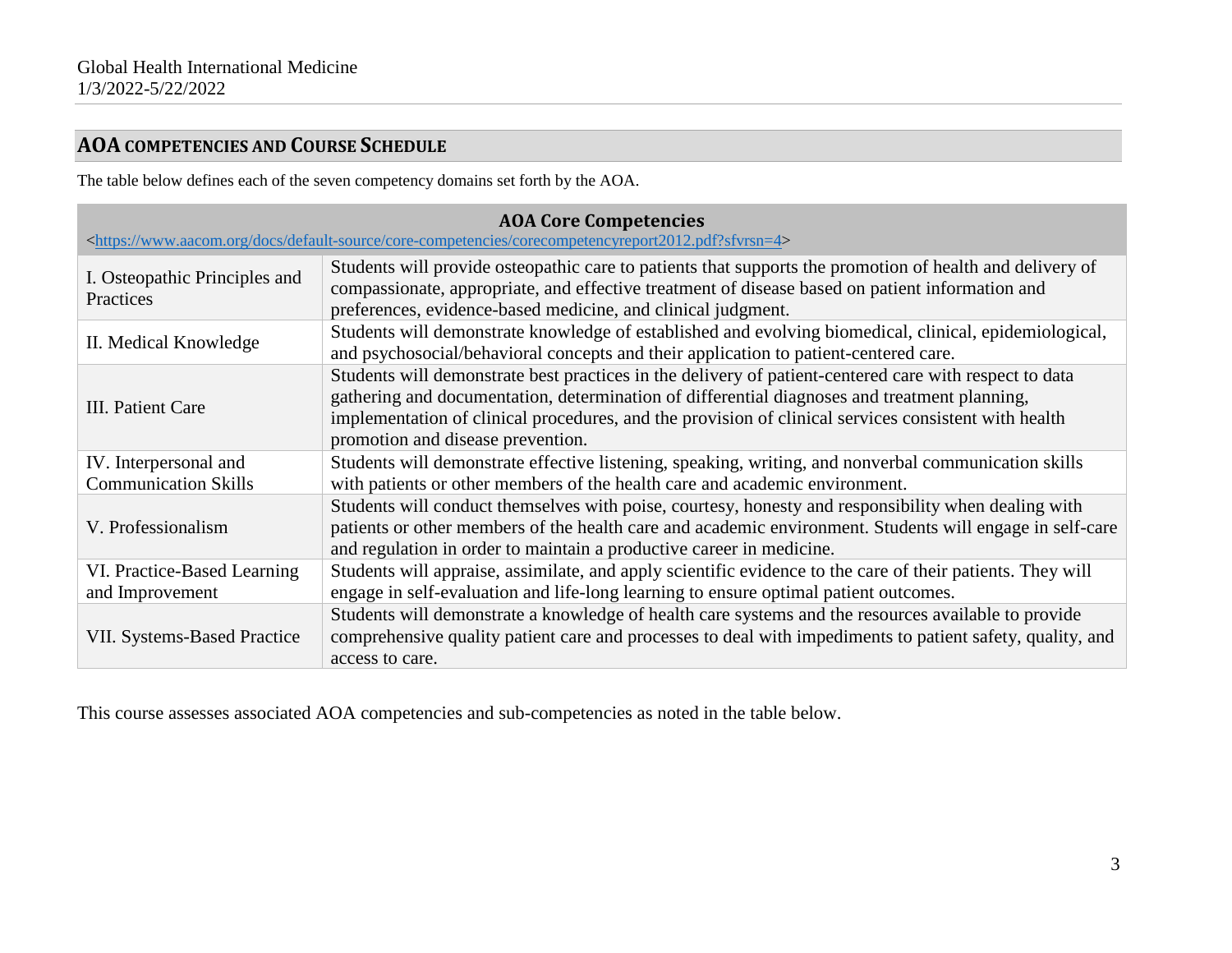## **COURSE GOALS, OUTCOMES & COMPETENCIES**

The goals of this course are to develop a general competency regarding the social determinants of health, the globalization of health and what it means to provide culturally competent care.

| <b>Learning Outcome</b>                                                                                                                                                  | <b>AOA/AACOM</b><br><b>Competencies</b>                                                                                                  | <b>EPAs</b>    | <b>Instructional</b><br><b>Methods</b>                                   | <b>Assessment</b><br><b>Methods</b>                                                                         | <b>Resources</b>                                         |
|--------------------------------------------------------------------------------------------------------------------------------------------------------------------------|------------------------------------------------------------------------------------------------------------------------------------------|----------------|--------------------------------------------------------------------------|-------------------------------------------------------------------------------------------------------------|----------------------------------------------------------|
| Describe the most prevalent<br>ethical, cultural and religious<br>issues encountered during the<br>delivery of care to patients.                                         | I.1.f, I.3.a, III.1.c,<br>III.5.g, III.6.i, IV.1.f,<br>V.1.d, V.1.e, V.4.h,<br>V.6.f, V.6.g, V.6.h,<br>V.7.a, V.7.b, V.7.c,<br>V.7.d     | $\overline{4}$ | Clinical Experience-<br>Ambulatory and/or<br>Inpatient                   | <b>Clinical Documentation</b><br>Review<br>Clinical Performance<br>Rating/Checklist<br>Participation        | <b>Real Patient</b>                                      |
| Recognize the impact of cultural<br>diversity on health promotion and<br>disease prevention issues at the<br>individual and community levels                             | II.3.f, II.3.g, III.5.a,<br>III.5.b, III.5.c, III.5.d,<br>III.5.e, III.5.f, III.5.g,<br>VI.5                                             | 7              | Clinical Experience -<br>Ambulatory and/or<br>Inpatient<br>Preceptorship | <b>Clinical Documentation</b><br>Review<br>Participation                                                    | <b>Real Patient</b>                                      |
| Translate epidemiological<br>findings and guidelines into<br>patient recommendations for<br>specific disease prevention                                                  | I.8.a, II.1.d, II.1.f,<br>III.5.c, VI.1.c, VI.5.e,<br>VII.1.c                                                                            | 3              | Clinical Experience-<br>Ambulatory and/or<br>Inpatient                   | <b>Clinical Documentation</b><br>Review<br><b>Clinical Performance</b><br>Rating/Checklist<br>Participation | <b>Real Patient</b><br>Searchable Electronic<br>Database |
| Collaborate with other health care<br>professionals to provide patient-<br>centered care and relate the value<br>of Inter-Professional Education<br>(IPE) in healthcare. | III.6.f, III.6.g, IV.4.a,<br>IV.4.c, IV.4.d, IV.4.e,<br>IV.4.f, IV.4.g, IV.4.h,<br>IV.4.i, IV.4.j, IV.4.k,<br>IV.4.1, IV.4.m,<br>VII.5.f | 6, 9           | Clinical Experience-<br>Ambulatory and/or<br>Inpatient<br>Preceptorship  | Participation                                                                                               | Real patient                                             |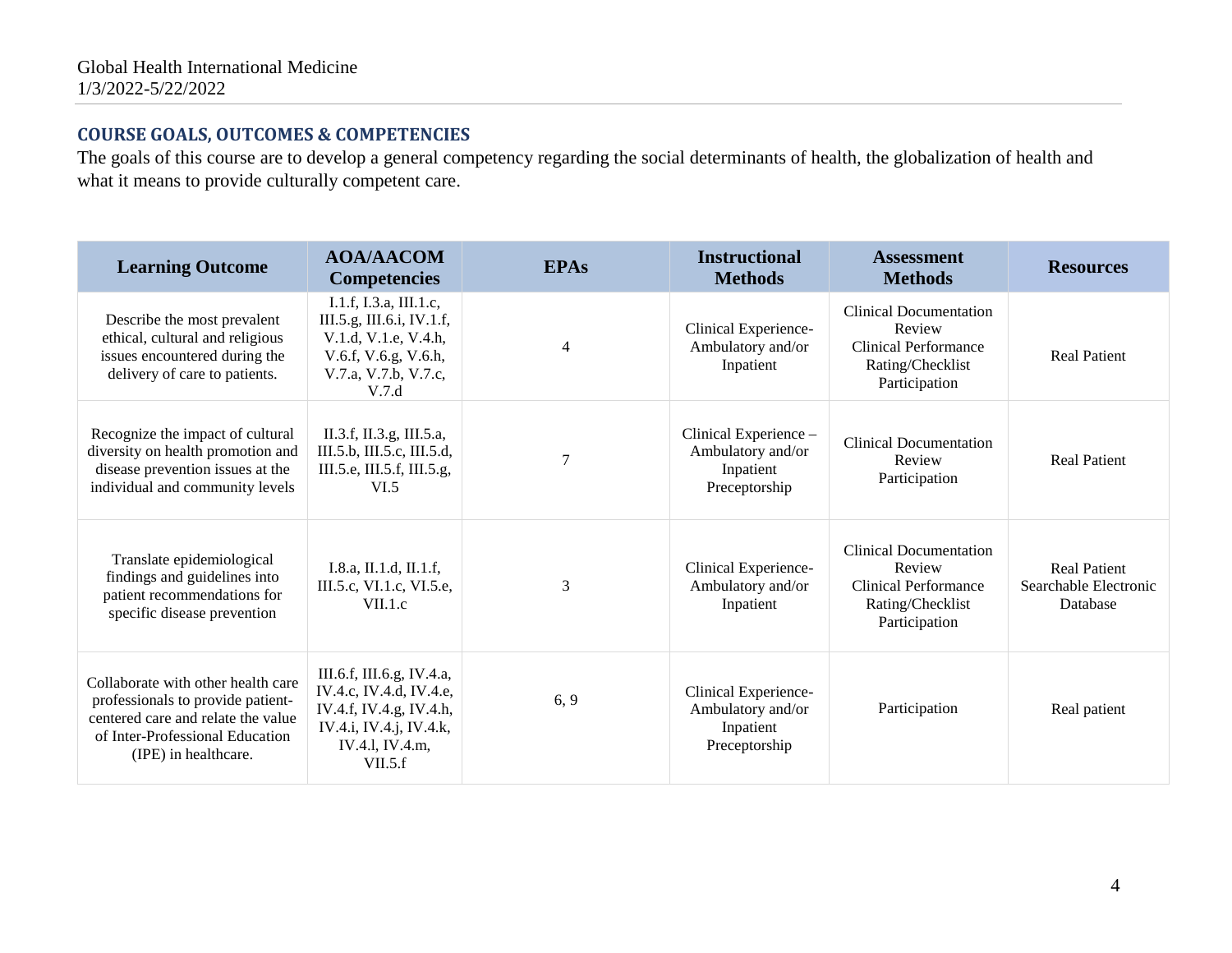| <b>Learning Outcome</b>                                                                                                       | <b>AOA/AACOM</b><br><b>Competencies</b>                                                                                                                                                  | <b>EPAs</b> | <b>Instructional</b><br><b>Methods</b>                                               | <b>Assessment</b><br><b>Methods</b>                                                                  | <b>Resources</b>    |
|-------------------------------------------------------------------------------------------------------------------------------|------------------------------------------------------------------------------------------------------------------------------------------------------------------------------------------|-------------|--------------------------------------------------------------------------------------|------------------------------------------------------------------------------------------------------|---------------------|
| Recognize the signs and<br>symptoms, differential diagnosis,<br>management and treatment of<br>disease and medical conditions | II.1.b, II.1.c, II.1.d,<br>II.1.e, II.1.f, II.1.g,<br>II.1.h, II.1.i, II.1.j                                                                                                             | 1, 2, 3     | Case-Based<br><b>Instruction/Learning</b><br>Self-directed Learning<br>Preceptorship | <b>Clinical Documentation</b><br>Review<br>Participation                                             | <b>Real Patient</b> |
| Demonstrate effective<br>communication with patients,<br>families and other healthcare<br>professionals                       | III.6.f, III.6.g, III.6.h,<br>IV.3.a, IV.3.b, IV.4.a,<br>IV.4.b. IV.4.c.<br>IV.4.d, IV.4.e, IV.4.f,<br>IV.4.g, IV.4.h, IV.4.i,<br>IV.4.j, IV.4.k, IV.4.1,<br>IV.4.m, VII.2.a,<br>VII.2.b | 8,9         | Clinical Experience -<br>Ambulatory and/or<br>Inpatient<br>Preceptorship             | <b>Clinical Performance</b><br>Rating/Checklist<br>Participation                                     | <b>Real Patient</b> |
| Demonstrate respect for patients<br>and their families both inside and<br>outside of care facilities                          | V.2.a, V.2.c                                                                                                                                                                             | 13          | Clinical Experience -<br>Ambulatory and/or<br>Inpatient                              | Clinical Performance<br>Rating/Checklist<br>Participation                                            | <b>Real Patient</b> |
| Evaluate the impact of culture,<br>socioeconomics and environment<br>on treatment plans and lifestyle<br>changes              | V.1.e, V.7.a, V.7.c,<br>VI.5.a, VI.5.b, VI.5.c                                                                                                                                           | 6, 7        | Clinical Experience -<br>Ambulatory and/or<br>Inpatient<br>Preceptorship             | <b>Clinical Documentation</b><br>Review<br>Clinical Performance<br>Rating/Checklist<br>Participation | <b>Real Patient</b> |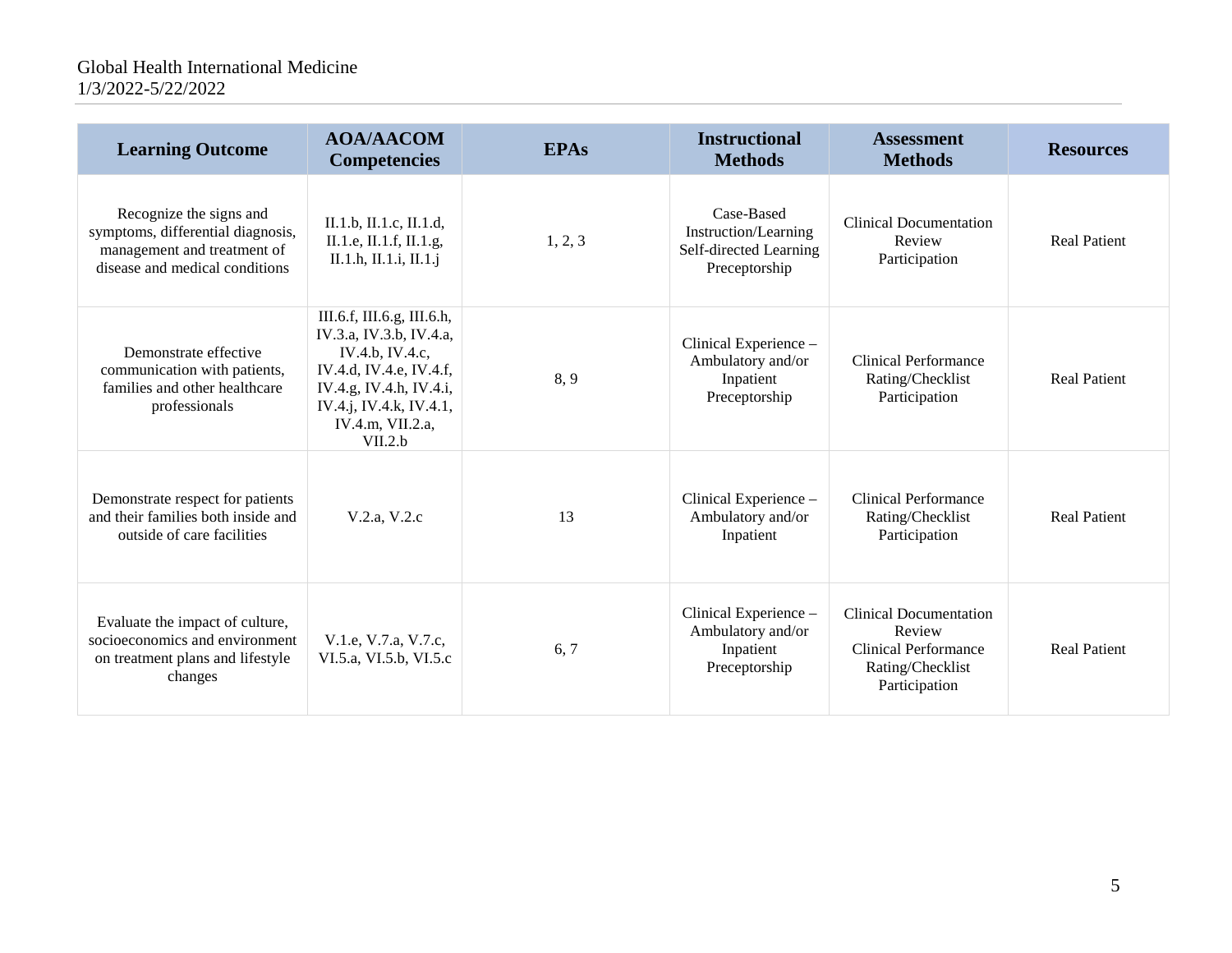| <b>Learning Outcome</b>                                                                                               | <b>AOA/AACOM</b><br><b>Competencies</b>                        | <b>EPAs</b> | <b>Instructional</b><br><b>Methods</b>                                                                              | <b>Assessment</b><br><b>Methods</b>                      | <b>Resources</b>                                                 |
|-----------------------------------------------------------------------------------------------------------------------|----------------------------------------------------------------|-------------|---------------------------------------------------------------------------------------------------------------------|----------------------------------------------------------|------------------------------------------------------------------|
| Differentiate the social and<br>economic determinants of health<br>based on population, resources<br>and environment. | VI.5.a, VI.5.b, VI.5.c,<br>VI.5.d, VI.5.e,<br>VII.1.c, VII.1.d |             | Clinical Experience -<br>Ambulatory and/or<br>Inpatient<br><b>Independent Learning</b><br>Self-Directed<br>Learning | <b>Clinical Documentation</b><br>Review<br>Participation | Real patient<br><b>Clinical Correlation</b><br>Printed materials |
| Recognize the globalization of<br>health and healthcare as well as<br>human rights in global health.                  | III.1.i, III.4.h, III.6.a,<br>III.6.d, IV.1.n, VII.2.f         |             | Clinical Experience –<br>Ambulatory and/or<br><b>Inpatient Independent</b><br>Learning<br>Self-Directed<br>Learning | Participation                                            | <b>Real Patient</b>                                              |

# *Content Mapping:*

| <b>Organ System</b> | <b>Scientific Understanding of</b><br><b>Health &amp; Disease Mechanisms</b> | <b>Health Care Delivery</b>              |
|---------------------|------------------------------------------------------------------------------|------------------------------------------|
| Cardiovascular      | Anatomy - normal                                                             | <b>Examination and Recognition</b>       |
| Digestive           | Anatomy - abnormal                                                           | <b>Gathering Patient Information</b>     |
| Endocrine           | Behavioral Health - normal                                                   | Health Care System Overview              |
| Hematologic         | Behavioral Health - abnormal                                                 | Medical Ethics & Medical Professionalism |
| Immune              | Genetics - abnormal                                                          | Physician - Patient Communication        |
| Integumentary       | Microbiology - abnormal                                                      | Teamwork & Collaboration                 |
| Lymphatic           | Neurology - abnormal                                                         |                                          |
| <b>Nervous</b>      | Pharmacology                                                                 |                                          |
| Reproductive        | Physiology - normal                                                          |                                          |
| Respiratory         | Physiology - abnormal                                                        |                                          |
| Urinary/Excretory   |                                                                              |                                          |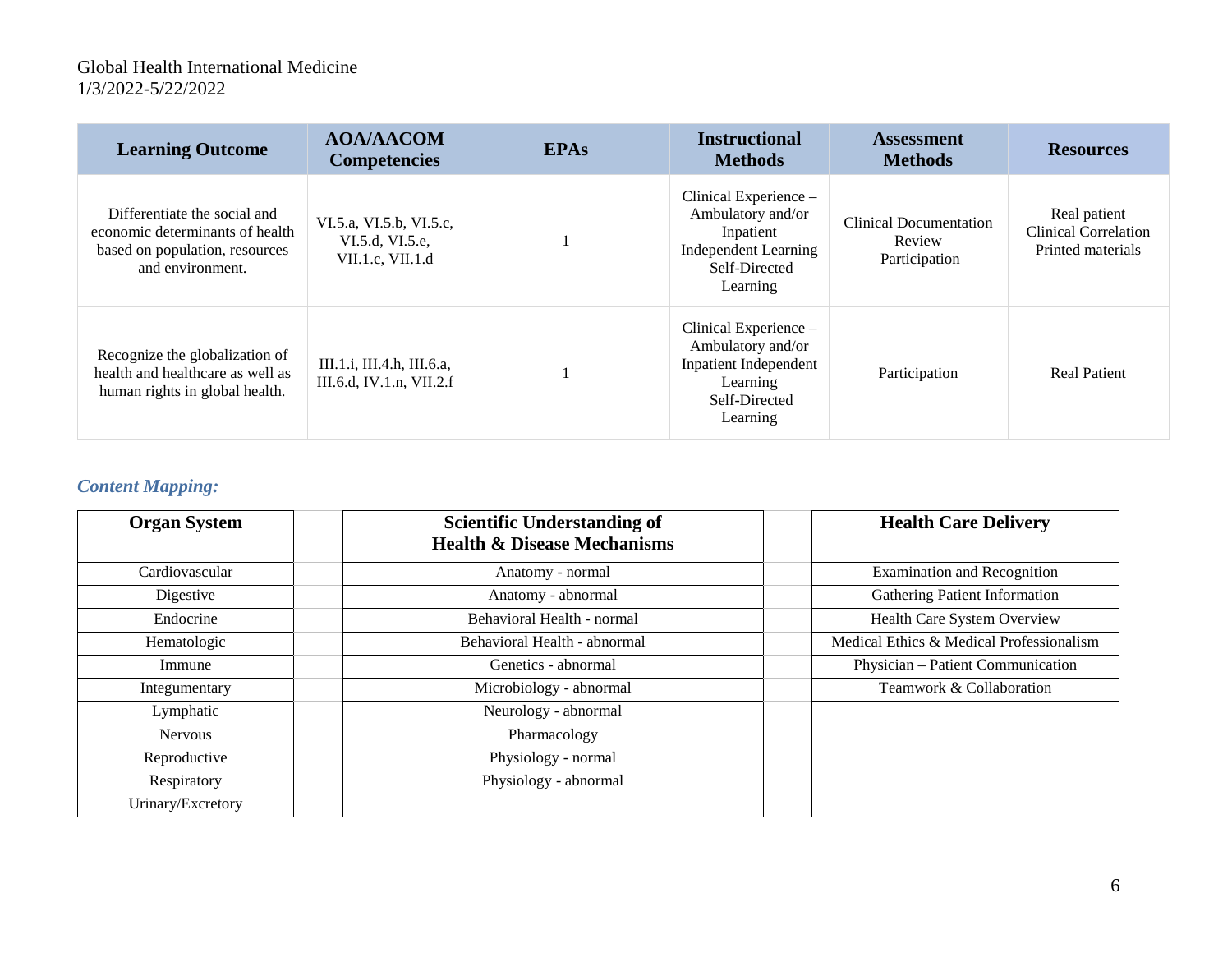*Patient Conditions:* To ensure a comparable and quality experience while on clerkship, rotations may have a list of patient conditions and procedures that students must encounter during the experience. Students document exposure to these conditions and procedures through patient encounter logging (please see case log section below). If a student does not meet the minimum exposure to a condition or procedure, an assignment in the form of a video, module, or reading assignment will be available to the student. Below are the patient conditions for this rotation:

| <b>Patient Condition / Clinical Diagnoses</b> |
|-----------------------------------------------|
| Hypertension*                                 |
| Upper Respiratory Infections*                 |
| Well Exam*                                    |
| Diabetes*                                     |
| Urinary Tract Infections*                     |
| Back Pain*                                    |
| Asthma $*$                                    |
| $COPD*$                                       |
| Acute Injuries                                |
| Abdominal Pain                                |
| Ocular Pathologies                            |
| Skin Pathologies                              |
| Structural Pathologies                        |
| Substance Use and Abuse                       |
| Social Determinants of Health                 |
|                                               |
|                                               |

| <b>Procedure</b>            |  |  |
|-----------------------------|--|--|
| Procedures vary by location |  |  |
|                             |  |  |
|                             |  |  |
|                             |  |  |

\*Indicates a core, peer-reviewed diagnosis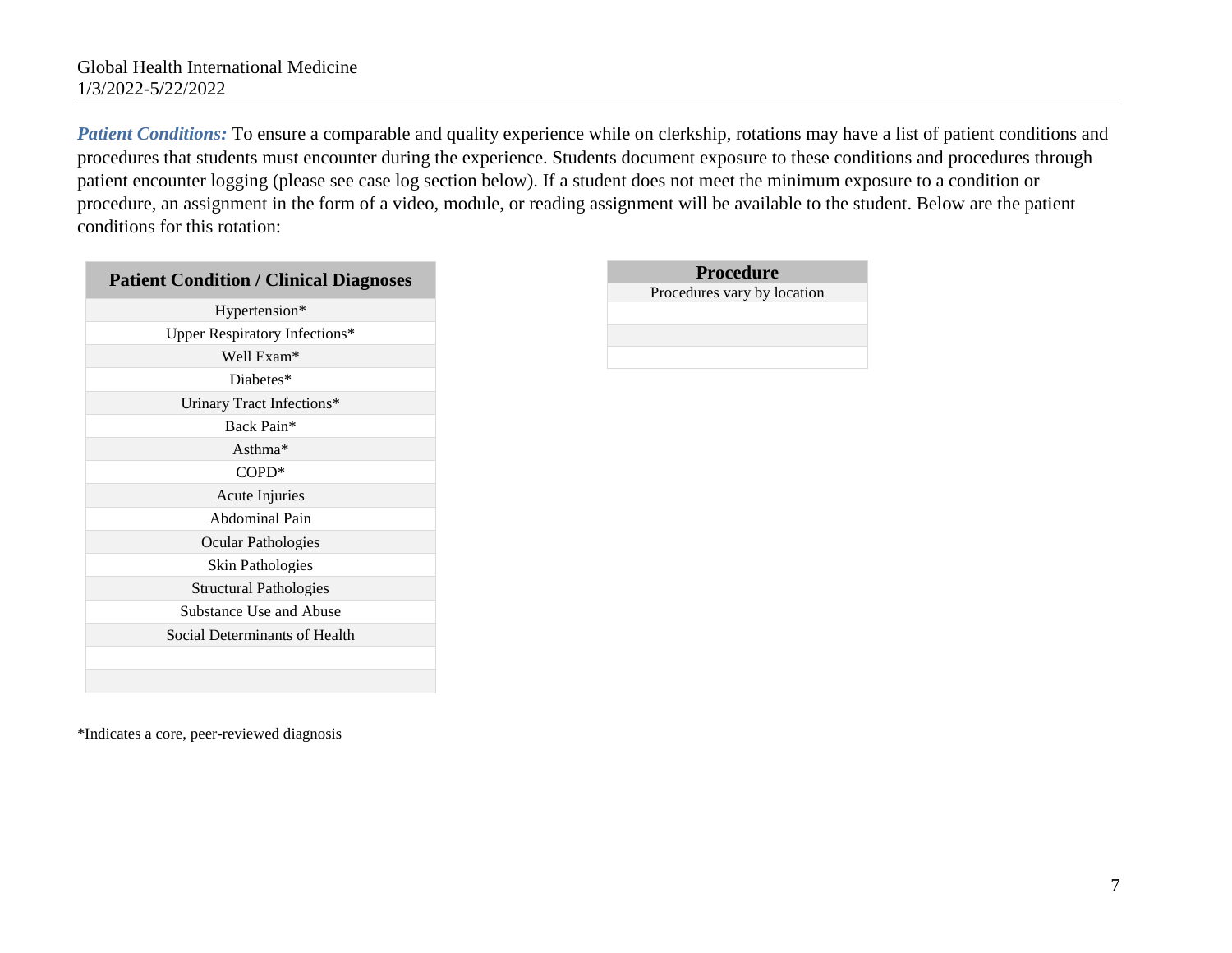### **STUDENT RESPONSIBILITIES**

#### **Formative Assessment**

Students are required to request mid-rotation feedback from their preceptor and implement at least one of the suggested changes. At the conclusion of the rotation, the student will be required to write a short summary of what change they made and how it enhanced their education. This is part of their personal logs and will occur on the site evaluation and is required for passing the rotation. Students who encounter barriers in obtaining their mid-rotation feedback should notify the clerkship director within one week. Students should utilize mobile application technology and entrustable professional activities as their mid-rotation feedback.

### **Case Logs**

One of the mechanisms for monitoring a student's progress, patient load, rotation experience and competency achievement is through the student's case logs.

Students on every clinical rotation are expected to:

- Complete a daily log of all patient encounters
	- o Each patient encounter requires a diagnosis
	- o Students must ensure the accuracy of the data, including the rotation name. Entering logs under the incorrect rotation name, for instance, is considered as being in non-compliance with the case log policy.
- Students are required to log all patient encounters. If a student is on a low volume rotation, which is defined as less than 15 encounters per week, their clerkship coordinator should be notified by the halfway point of the rotation.
- Students must log non-clinical activities such as residency interviews, board exams, research, didactic activities and absences.
- If internet access is limited, such as while on an international rotation, paper logs containing the same information as the electronic logs, must be submitted within 7 days of the end of the rotation. Logs may be submitted either in person or scanned and provided via email.
	- Prompt entry of patient encounters is required. Entries must be entered within seven days of the encounter.
- Students not in compliance with the case log policy for the first time will be sent a letter for that incident of non-compliance. The student is to reply to this letter, including an attestation that the student has reviewed the case log policy in the syllabus, as well a summary of any unlogged activity, within a week from the date of the warning letter. This should be sent to their coordinator and the manager of the Office of Clinical Affairs. There will be no impact on the student's grade as long as the reply is sent within the allotted time. The second incident of non-compliance, (as tracked in E\*Value and by the clerkship coordinator) will result in a referral to the clerkship director for discussion of professional concerns. In addition, students not in compliance with the case log policy may not be eligible for high pass or honors for that rotation. Additional episodes of noncompliance will result in a referral to the COM Academic Progress Committee, may affect the clerkship grade and may be noted on the student's MSPE.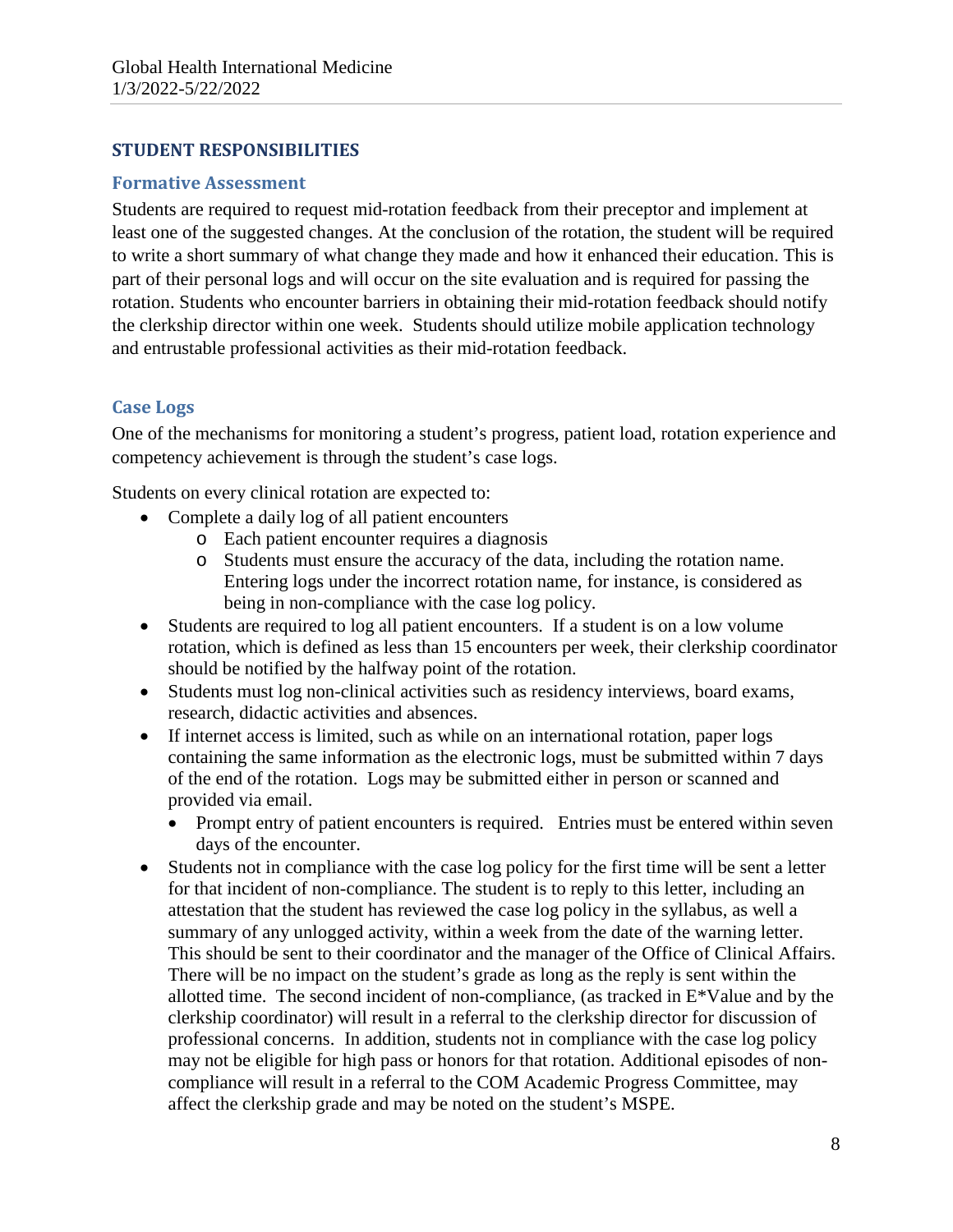Students that have technical difficulties submitting logs may contact the Help Desk at 515-271-1522 for assistance. Students must also notify their clerkship coordinator of logging difficulties.

### **Site and Preceptor Evaluation**

Students are required to complete the site evaluation by the Monday morning after the rotation ends.

## **Ensuring Accurate Site, Rotation, and Preceptor**

Students are required to ensure that site, rotation, and preceptor information is correct in the clerkship management system. Rotation labels and attending physicians cannot be changed once any evaluation has been completed for the clerkship. If the student does not know who the attending physician for the clerkship will be, he or she will must provide attending information as soon as possible after the rotation begins. If the student does not provide attending information to the Office of Clinical Affairs by 1700 CST on the Friday before the last week of the clerkship, no credit will be given for the clerkship. If the student's preceptor does not ultimately meet DMU's preceptor credentialing criteria, the student will not get credit for the clerkship.

### **Recommended Textbooks/eResources**

- Gardner, Ben and Krabill, Ron. *"Against the Romance of Study Abroad." Africa Is a Country*, 7 July 2017, africasacountry.com/2017/07/against-the-romance-of-study-abroad/.
- Guerrant, Richard L, Walker, David H., Weller, Peter F.; *Tropical Infectious Disease, Principles, Pathogens and Practice*, 3rd edition, Saunders 2011
- Institute of Medicine (IOM) Report 2009; The U.S. Commitment to Global Health
- Lasker, J.N. *Hoping to Help: The Promises and Pitfalls of Global Health Volunteering*. Cornell University Press, 2016.
- Skolnick, R., *Global Health 101*, 4<sup>th</sup> Edition, Jones and Bartlett, 2019. ISBN-10: 1284145387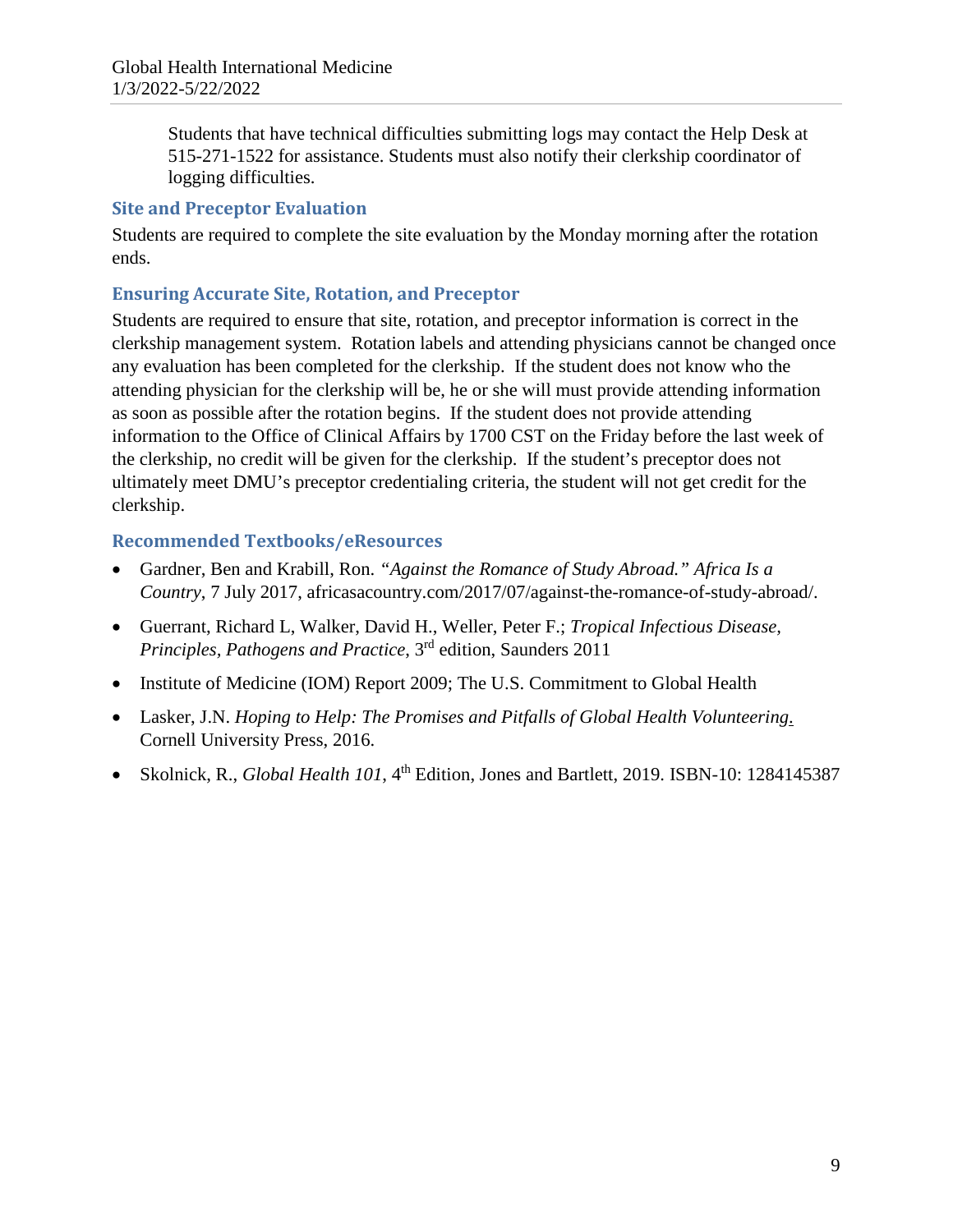# **COM Clerkship Syllabus Addendum**

### **COURSE POLICIES**

### **ATTENDANCE**

The educational hours will be determined by the preceptor and must be in accordance with ACGME work hour guidelines. Educational time/hours include clinical time and required didactic activities. Maximum educational time on a 4-week rotation is 320 hours, or 80 hours per week averaged over 4 weeks. Students are expected to be on rotation at least 5 days per week. If a student is scheduled by the preceptor for less than 144 hours of educational time on a 4-week rotation, the student may learn from another preceptor, which preferably would be a physician but may also be a physician assistant, nurse practitioner, certified nurse anesthetist, radiology technician. If no other preceptors are available, the student must notify their clerkship coordinator as soon as possible to arrange for more clinical time elsewhere or a make-up assignment. Students are to be on rotation no more than 6 consecutive days. Students are not to do a shift longer than 28 hours in length, which would be a 24 hour shift plus 4 hours for handing off care and must have at least 8 hours between shifts.

The link to the ACGME Common Program Requirements, which addresses duty hours, is [https://www.acgme.org/Portals/0/PFAssets/ProgramRequirements/CPRResidency2019.pdf.](https://www.acgme.org/Portals/0/PFAssets/ProgramRequirements/CPRResidency2019.pdf)

### **ABSENCE POLICY**

*Absences:* Students may miss rotation time for several reasons, which may include illness, residency interviews, and educational conferences/absences. Regardless of the reason for the absence, the following procedure applies.

For excused absences, students are allowed to miss a maximum of two days during a two-week rotation and four days during a four-week rotation. No more than two days will be approved for a single event or activity and students are not to miss more than two days in a single week. Planned absences requested over the first two days of the rotation will not be approved.

Students missing any time on their rotation must notify the following individuals as soon as possible:

- clinical site and preceptor
- site coordinator, and
- DMU clerkship coordinator.

If the absence is greater than two days and because of illness, students are required to provide their clerkship coordinator with a physician's note. Notes from preceptors will not be accepted. The note must address the following:

- Documentation of the illness
- Documentation of the resolution of illness and release of the student back to duty.

*Unexcused Absences:* Absences are considered unexcused if the student fails to communicate their absence with the preceptor, site contact, and DMU clerkship coordinator or if an absence is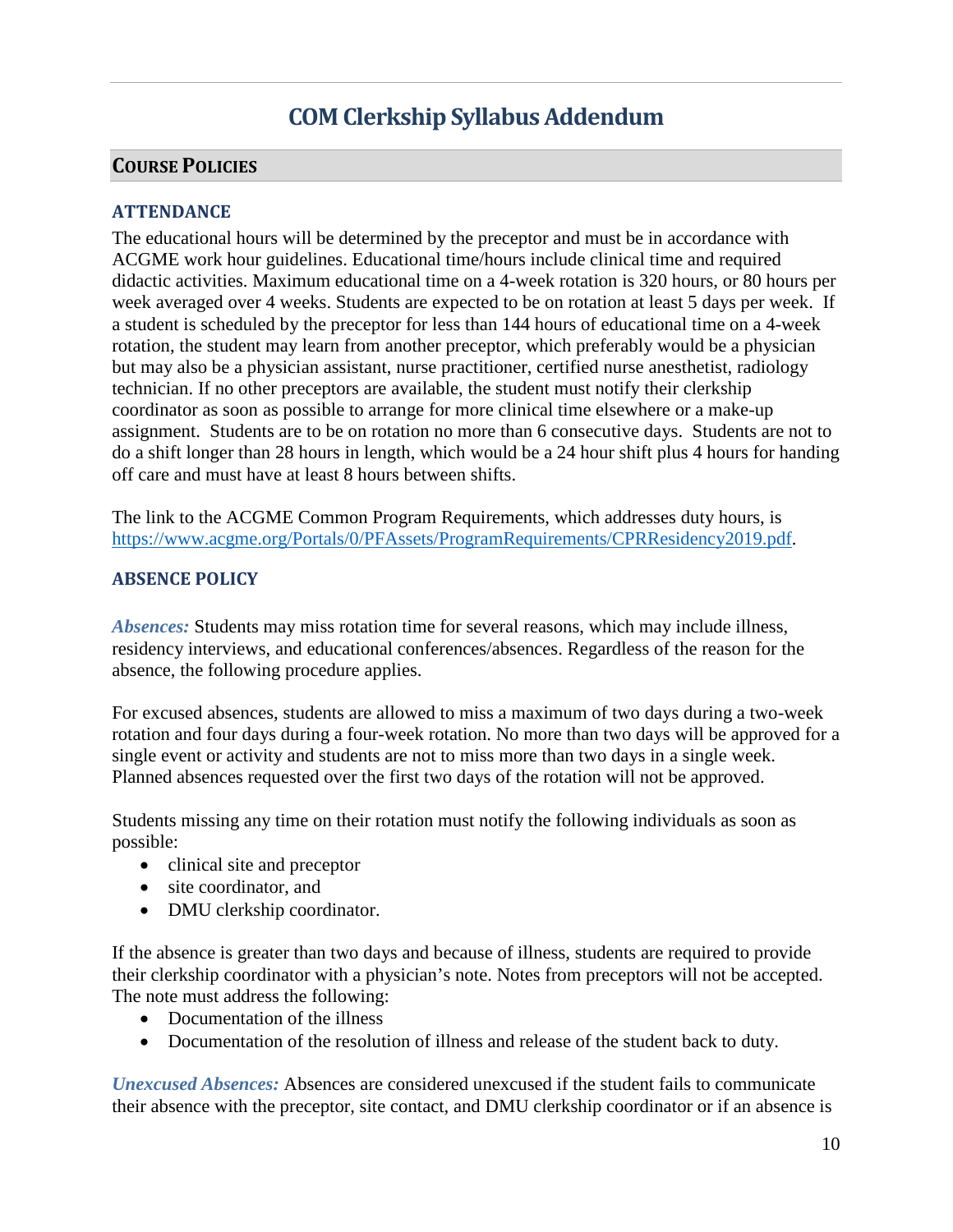not approved by Des Moines University. Unexcused absences will be tracked over the course of the clinical years. For the first unexcused absence, a student will receive a letter of warning. For the second unexcused absence, the student will receive a letter of warning and be referred to the Academic Progress Committee. If the student has a third unexcused absence during their clinical training, it will result in rotation failure.

*Absences for Residency Interviews and Board Exams:* Students may be absent from clinical rotations for board exams and residency interviews. The following guidelines apply for these specific circumstances:

- Students are encouraged to give as much notice to their clinical site and clerkship coordinator as possible when scheduling residency interviews. Des Moines University requests at least 14 days' notice when scheduling residency interviews. Exceptions can be made if a student is offered a last-minute interview spot, pending the approval of the clinical site.
- Exceptions may be made for maximum number of days missed from rotation to accommodate residency interviews. This is on a case-by-case basis and factors taken into account include:
	- o Total number of planned absences already scheduled during the rotation
	- o Number of days already planned to be missed during the same week as the pending request
	- o Days already missed from the rotation due to illness
	- o Structure of the rotation such as hours scheduled and ability to make up the clinical time
	- o Site specific policies regarding the maximum number of missed days allowed during the rotation
- All residency interview absences must be approved by the clinical site. Sites frequently have their own policies for maximum number of days missed from a rotation and minimum notice required for absences. In the case where a site's policy is more restrictive than the Des Moines University policy, Des Moines University will honor the site's policy.
- If missing a significant amount of time from a rotation for residency interviews, a student may be required to use time off in order to accommodate the time away from rotations.
- Board exam days are credited as clinical time, but travel days to the board exams are considered days off from rotations.

*Conference Absences:* Students are encouraged to engage in non-clinical learning opportunities while on clinical rotations. For this reason, all students are allowed one educational absence, up to two days, each academic year. The following provides guidance for students to receive permission and credit for these activities. Each student can be approved for up to one conference absence per academic year. Some examples of educational activities include:

- OMM-related education activities for OMM Fellows, as approved by the OMM Department Chair
- Participation in national or state osteopathic, medical, or student boards/committees (e.g. AOA, ACOEP, ACOFP, COSGP, UAAO, AMSA, IOMA, etc.)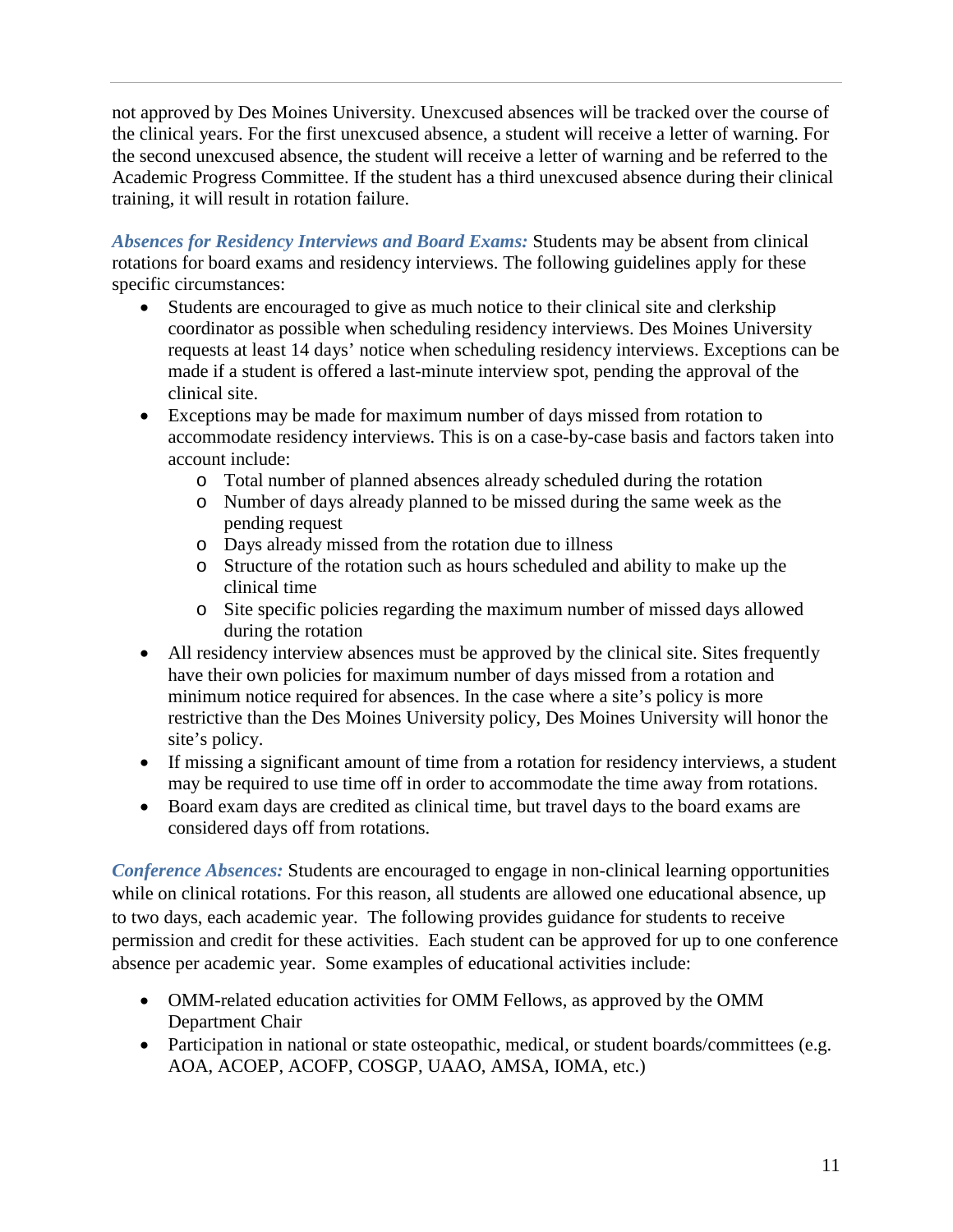- Other educational activities as preapproved by the clinical site and Associate Dean for Clinical Affairs
- Attend a medical conference for networking with residencies
- Master's courses required for dual degree students

Additional items to consider when requesting an educational absence follow:

- All educational absences are subject to the approval of the clinical preceptor, rotation site, and Office of Clinical Affairs
- In addition to the approval process outlined above, any educational absence that will be greater than two days will require any days greater than two days missed to be made up. Make up for educational absences must be clinical time outside time already scheduled on the rotation.
- When requesting the educational absence of greater than two days, the student should outline a plan for making up time otherwise the request may be sent back to the student or denied. If the time greater than two days missed cannot be made up with clinical experience, the request will be denied.
- The student may work with his or her preceptor, clerkship coordinator, Director of Undergraduate and Graduate Development, or Associate Dean for Clinical Affairs if needing assistance in creating a make-up plan.
- All requests should be submitted via Special Circumstance and at least 30 days prior to the date of the requested time off. Failure to adhere to this 30-day policy may result in denial of the request.
- As with all absences, all educational absences must be logged.
- Approval for an educational absence is subject to the student's overall academic and professional record.
- Travel to and from any activity is not considered clinical education time and will be included in the student's case log.
- Students are responsible for travel and conference expenses.
- Any student absent from clinical rotations for an educational absence without seeking prior approval is in violation of this policy and may be subject to disciplinary action.

*Leaves of Absence:* Any extended absence, including those due to illness or family emergencies, may require the student to take a voluntary leave of absence (LOA). The student would have an opportunity to make up missed clerkship time at a later date. An LOA may delay the student's rotation schedule and subsequent advancement to the next academic year, graduation and/or match and residency.

*Make-up Policy:* Students will be required to make up excused missed rotation time if they miss more than two shifts in a week or the maximum missed time allowed for rotations as outlined under the "Attendance" heading. Students may make-up missed time by doing one of the following:

• Participate in clinical activity at the site on a weekend. This is the preferred make-up activity and will be the expected make-up plan if the site has weekend or extended weekday hours.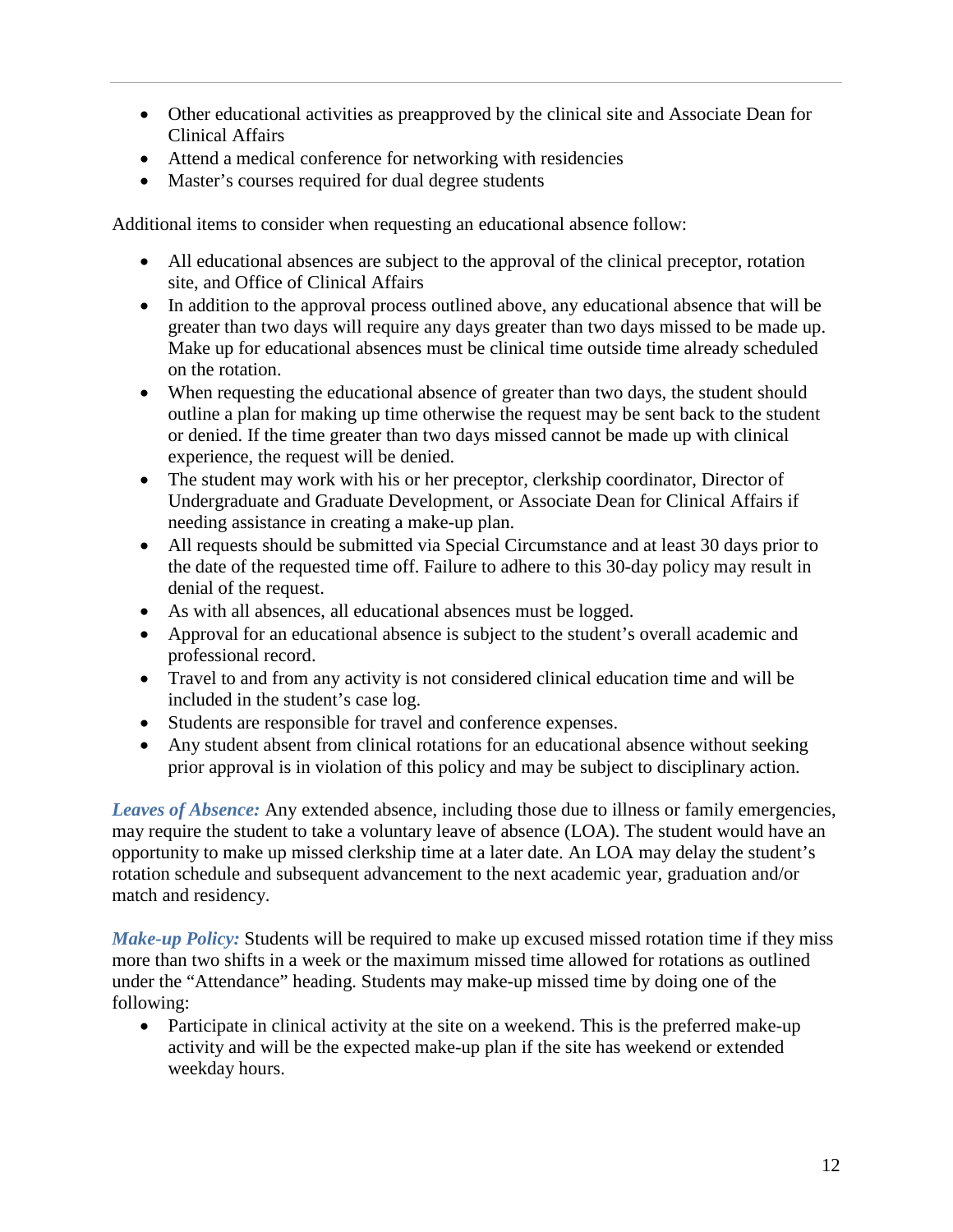- If the rotation is at a site without weekend hours, the missed rotation time may be made up in the form of an assignment which may include:
	- o Online modules
	- o Reading assignment
	- o Research or practice improvement project
	- o Reflection paper

The student's preceptor may be consulted when determining the requirements of the assignment. When notifying their clerkship coordinator of the missed time, the student should include a plan for making up time missed greater than two days. The student may work with his or her preceptor, clerkship coordinator, Director of Undergraduate and Graduate Development, or Associate Dean for Clinical Affairs if needing assistance in creating a make-up plan. Students who do not make up missed rotation time may delay their progression to the next academic year, graduation and/or match eligibility.

For required, core clerkships: didactic sessions (if available) missed will be made up as decided by the clerkship director on a case-by-case basis. Post rotation exam make-up is discussed in the Post Rotation Exam Policy section.

*Holiday Policy:* Students are expected to be on rotation on holidays unless the facility is closed and/or they are told not to attend by their preceptor or site contact. As with all absences from rotation, regardless of reason, holiday absences must be logged in the case logs.

*Inclement Weather Policy:* Students will likely encounter inclement weather during their clinical years. If a student has been notified by the site that s/he is not expected on rotation due to inclement weather, the student should select a reading topic to do from home. If a student feels that his or her safety is at risk if traveling to rotation in inclement weather, he or she must notify the site, preceptor, and DMU clerkship coordinator immediately of the decision to be at home and, in addition, notify his or her coordinator of the topic they will study from home. As with all absences from rotation, regardless of reason, inclement weather absences must be logged in the case logs.

### **EVALUATION**

### **Examinations and Other Summative Assessment Methods:**

A clinical evaluation form must be completed by the attending physician and submitted to the Office of Clinical Affairs at the completion of each clinical rotation in order for a grade to be assigned. For rotations where the student works with residents, a resident may complete the clinical evaluation form, but it must be co-signed by the attending physician. Only one evaluation form will be accepted for each rotation. In order to receive a passing grade in a core rotation that requires a post rotation exam, a student must pass both components: the clinical evaluation and the post rotation exam.

The post rotation exam acts as the other summative assessment for the required core rotations. The current method of assessment of clinical subject knowledge is via a COMAT as designed and administered by the National Board of Osteopathic Medical Examiners (NBOME)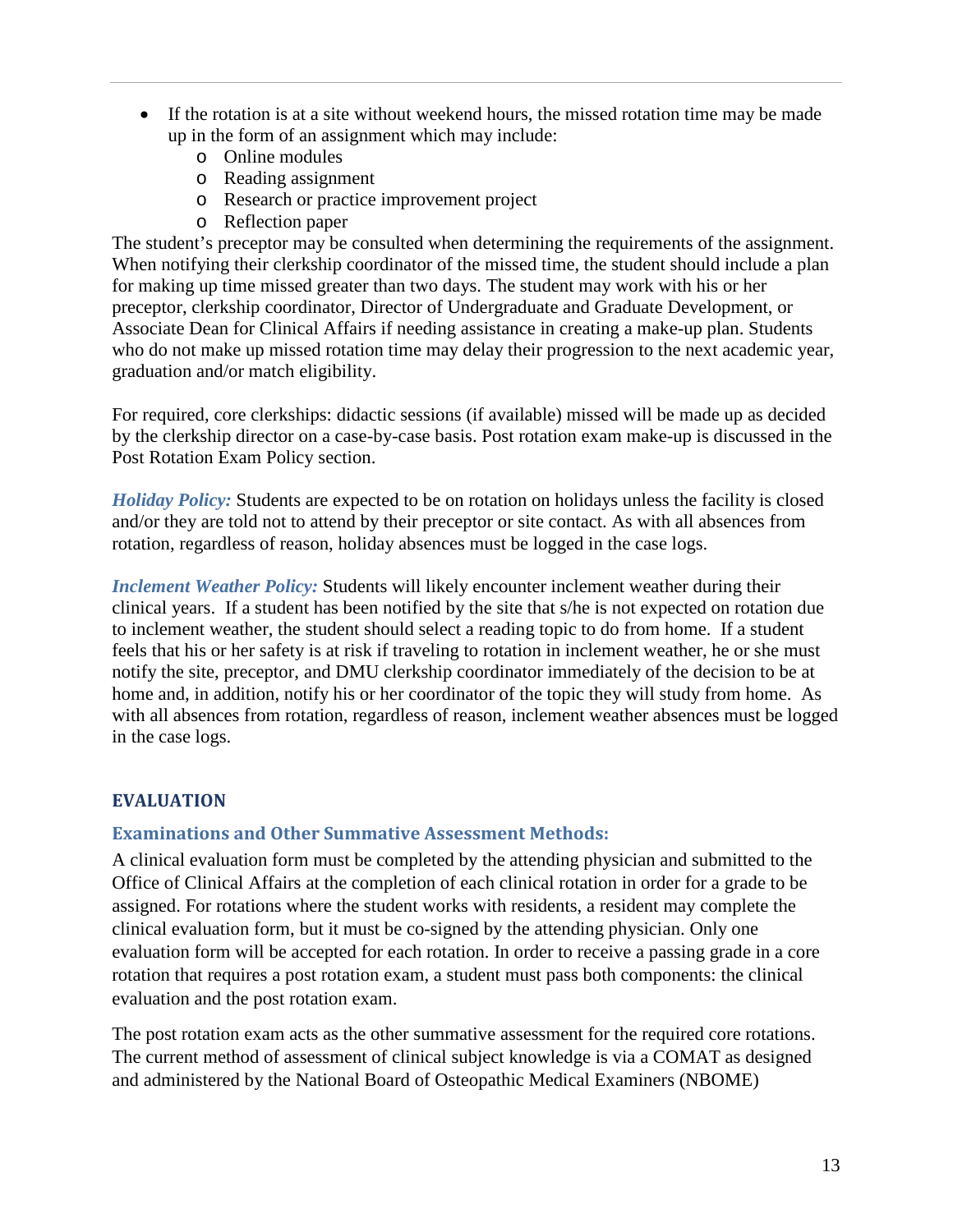### **Grading:**

For the core clinical clerkships of family medicine, general internal medicine, psychiatry, general pediatrics, general surgery, obstetrics/gynecology, and emergency medicine, the following grades are possible: Honors, High Pass, Pass, and Fail. All other rotations, both elective and required, are pass/fail.

If the student receives three or more "below expectations" ratings on a single preceptor evaluation, the student will be issued an academic warning letter and should set up time to speak with the clerkship director or their delegate to review mid-rotation preceptor feedback, their written response to the feedback and to further refine an action plan for improving performance. If a student receives three or more "below expectations" on a single preceptor evaluation a second time, the student will be required to meet with the Associate Dean for Clinical Affairs to discuss the student's areas for improvement and review specific goals and timeframes for improving performance. The student may also be referred to the Academic Progress Committee for poor performance.

*Core Clinical Clerkships:* Grading for the core clinical clerkships are determined by the preceptor evaluation and post rotation examination scores. Both components must be passed for the student to receive a passing grade. Core clinical clerkships are the required third year family medicine, general internal medicine, obstetrics and gynecology, psychiatry, general surgery, and general pediatrics. The required emergency medicine, which can be completed in either the OMSIII or OMSIV year, is also considered a core clinical clerkship. These are the only rotations where a "Honors" or "High Pass" grade is possible. Criteria for Honors and High Pass are below.

| <b>Score Ranges</b>                                                                                                                                                                  | <b>Grade</b> |
|--------------------------------------------------------------------------------------------------------------------------------------------------------------------------------------|--------------|
| Average rating in both the BMD and PED of $\geq 4.6$<br>AND a COMAT score of $\geq$ 105                                                                                              | Honors*      |
| Average rating in both the BMD and PED of $\geq 4.6$<br>AND a COMAT score of $\geq$ 95 OR<br>Average rating in both the BMD and PED of $\geq 4.0$<br>AND a COMAT score of $\geq 105$ | High Pass*   |

BMD: Biomedical Domain on the clinical evaluation

PED: Professionalism and Ethics Domain on the clinical evaluation

\*To earn an Honors or High Pass grade in a clerkship, a student must not have any unauthorized absences during the clerkship and must not have failed the COMAT on initial attempt. The student should also be in compliance with the case log policy referenced above.

*Clerkship Failure:* A failing grade will be issued to any student who receives one of the following during a single rotation:

- 1. Three confirmed unexcused rotation absences.
- 2. Failing score on the second attempt of the end of rotation exam.
- 3. One or more "unacceptable" ratings on any single preceptor evaluation form.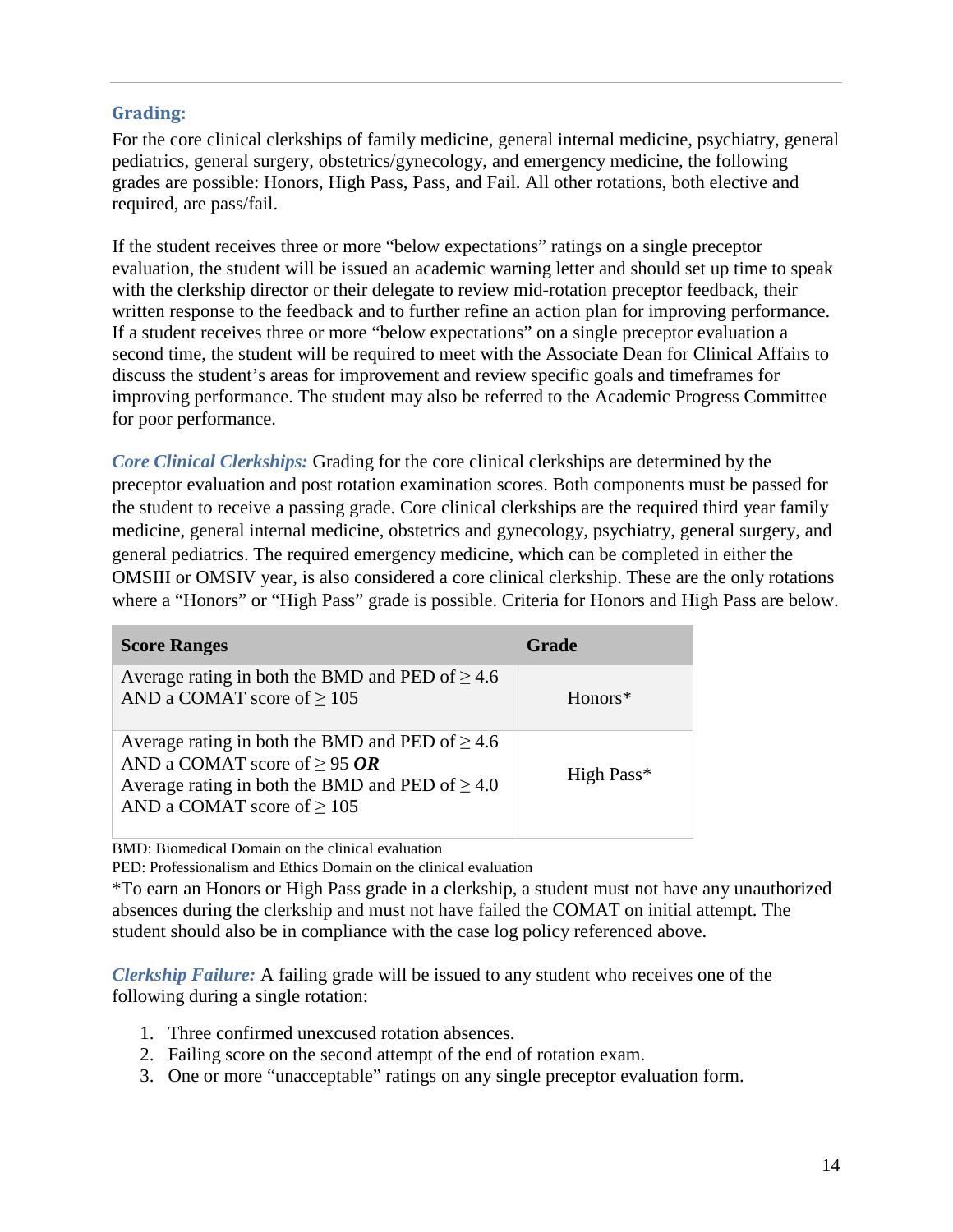- 4. Four or more "below expectations" ratings on any single preceptor evaluation form AND a failure to document mid-rotation feedback and the plan to improve their performance an arrange for a meeting with the clerkship director regarding that plan.
- 5. Failure to complete required assignments by the deadline set by the Clerkship Director.
- 6. Failure to complete the student of site evaluation within 14 calendar days after the rotation ends.

*Post Rotation Exam Policy:* The following policy applies to all students on their third-year core required rotations which include: Family Medicine, General Internal Medicine, General Pediatrics, General Surgery, OB/GYN and Psychiatry. This policy also pertains to students on their 3<sup>rd</sup> or 4<sup>th</sup> year Emergency Medicine or OMM rotations.

- 1. All students are required to take a post rotation examination after each core rotation. The Family Medicine post rotation exam is to be taken after the  $1<sup>st</sup>$  four-week required Family Medicine rotation. The post rotation exam must be taken on the last Thursday or Friday of the clinical rotation.
	- Emergency Medicine, Family Medicine, General Surgery, Internal Medicine, OB/GYN, Pediatrics and Psychiatry examinations will be completed through the NBOME – COMAT website. The minimum passing score is 80.
	- OMM examinations will be completed through the learning management system. The minimum passing score is 70.
	- Any student on a clerkship with a required post rotation exam will receive an email from the department's academic assistant mid-way into the rotation to arrange the exam. If a student has not received information on the exam, the student is required to contact the appropriate academic assistant by Tuesday morning of the 3<sup>rd</sup> week of the rotation to ensure that all students are enrolled for the exam.
	- All exams must be monitored by a DMU-approved proctor.
	- No food, drinks, books, notes, PDAs, i-Touches, cell phones, or other electronic devices are allowed during the exam.
	- If students take an end-of-rotation exam on Thursday or Friday morning, they are expected to report to their clerkship following the exam.
	- Accommodations granted to students by DMU will be honored in the post rotation exam.
- 2. Extensions for completing these examinations may be authorized due to illness or emergencies. To be considered for an extension, the student must:
	- Contact the department academic assistant via phone or email as soon as the student realizes that an extension is required.
	- Explain the circumstances regarding the situation, and why it will not be possible to complete the examination within the specified period of time.
	- Granting of extensions will be approved on a case-by-case basis. The clerkship director will make the final decision as to whether or not an extension is granted.
	- If granted an extension, students are expected to take the end of rotation exam by the deadline set by the Clerkship Director or the exam attempt will be recorded as score of 0.
- 3. Post Rotation Exam Failure: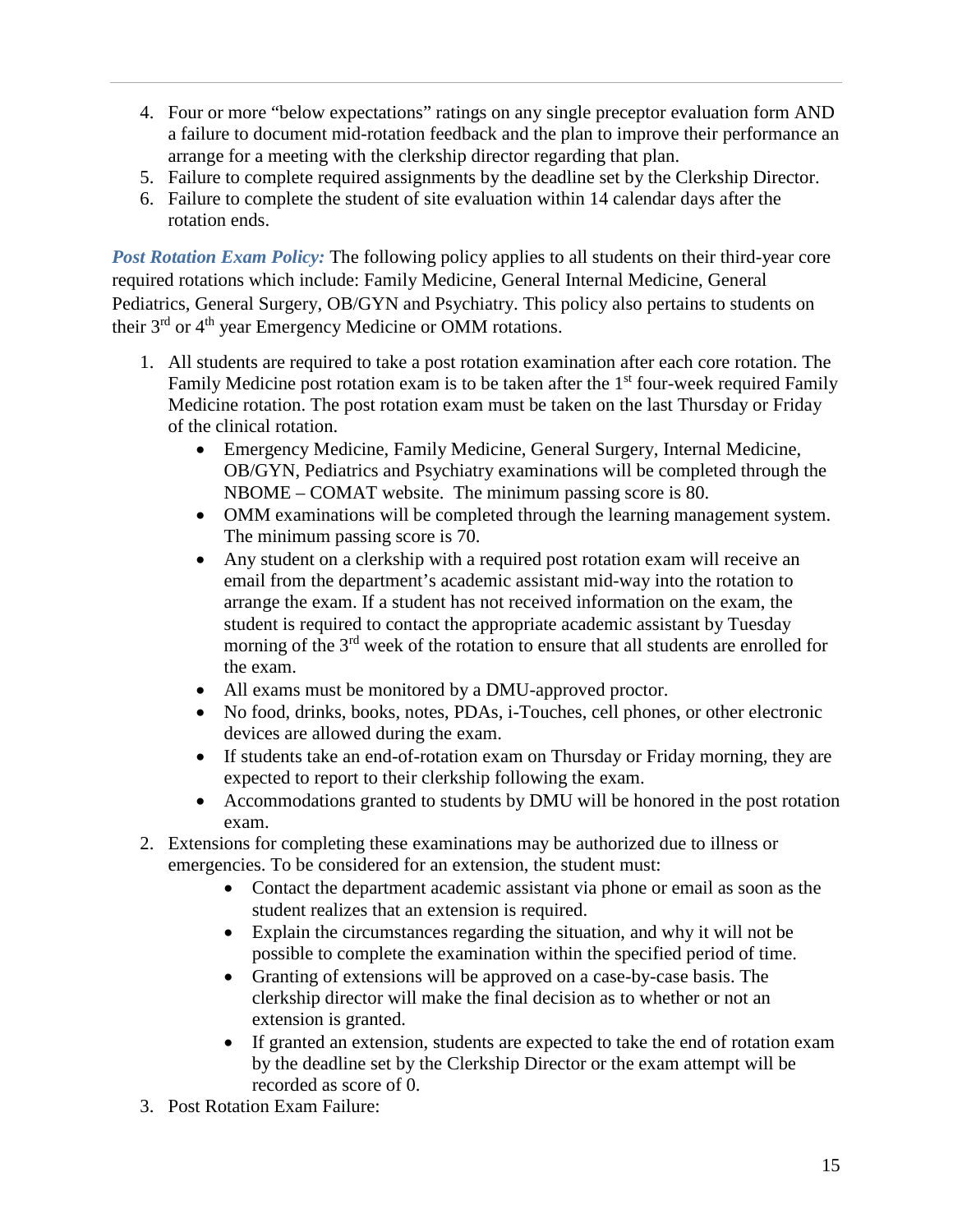- Students who fail their post rotation exam will not be eligible for Honors or High Pass for that rotation.
- Students must contact the department's academic assistant within 48 hours of being notified of an examination failure to arrange a retake of the examination.
	- o The post rotation examination must be retaken within 14 calendar days of the notification of the initial exam failure. If a student does not retake the post rotation exam within 14 calendar days of the notification of initial exam failure, the posted score for the second attempt will be recorded as a 0 and the student fails the clerkship.
	- o If the student achieves a score of 80 or higher on the retake, the minimum passing score of 80 will be reported to Clinical Affairs.
- Students who fail the post-rotation retake will fail the clerkship. The Academic Progress Committee will be notified and a plan for remediation MAY be developed, in consultation with COM administration

*Withdrawal:* If a student withdraws from a clerkship prior to the mid-way point, a "W" will appear on the transcript. If a student withdraws from a clerkship after the midpoint of the rotation and is failing will earn a "WF" and if passing the clerkship, will earn a "WP".

*Incomplete:* A student whose preceptor who has not returned their preceptor of student evaluation will be assigned an Incomplete.

*Remediation:* Clerkship failures require remediation as determined by the appropriate college's Academic Progress Committee (APC).

If a student is required to repeat a clerkship that requires passage of a post rotation exam, the student will be required to retake the post rotation exam after the clerkship is repeated, regardless of previous score. Students are not eligible to earn an Honors or High Pass grade on a clerkship that is being repeated due to clerkship failure.

## **STUDENT WELLNESS**

Student wellness is important to Des Moines University College of Osteopathic Medicine. Students in need of assistance may reach out to their clerkship coordinator, the Director of Graduation and Undergraduate Development, Associate Dean for Clinical Affairs, or the Student Counseling Center at [counseling@dmu.edu](mailto:counseling@dmu.edu) or 515-271-1392. In addition, students may contact the 24-hour Aetna Student Assistance Program at 877-351-7889, the 24-hour Broadlawns Medical Center Crisis Team at 515-282-5752, or the 24-hour National Suicide Prevention Hotline at 800-273-8255.

## **ACADEMIC INTEGRITY STATEMENT**

The faculty of DMU-COM believe that, as future professionals, the students must observe high standards of honesty and integrity and that faculty and students have a shared responsibility to diligently ensure these high standards are upheld. Consequently, the faculty and students agree to abide by the tenets of the University's Code of Conduct and to dutifully report any violation of the Code to appropriate officials. Students who violate the Code of Conduct will be subject to misconduct penalties as outlined in the current COM Student Handbook.